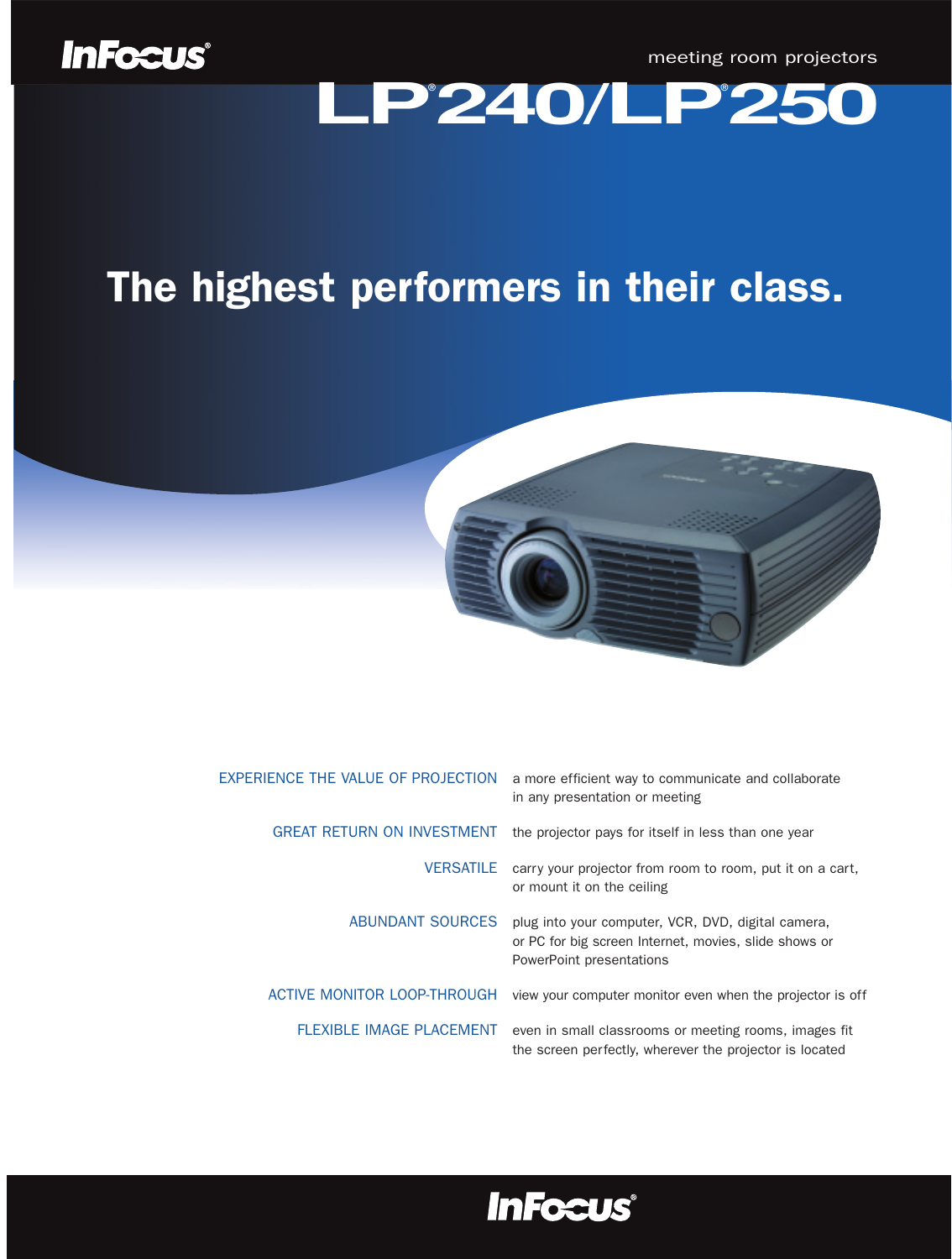## **LP® 240/LP® 250**

#### PRESENTATIONS THAT **PERSUADE**

Your brilliant ideas already hold the attention of your audience or students. But imagine what you could do with images, color, sound, and the ability to show movies or view information on the Internet live to support your message. When you present with an InFocus LP240 or LP250 projector, the possibilities are endless. You can persuade and convince people with a variety of multimedia content. Information retention is higher and collaboration is immediate—people are inspired to participate. The LP240 and LP250 also make small group meetings more efficient—instead of scribbling notes on the whiteboard, you can brainstorm and capture ideas or complete spreadsheets in real-time.



#### EASY, INTUITIVE, INFOCUS

InFocus projectors add value to your presentation without adding inconvenience. The LP240 and LP250 have a new design that revolutionizes ease-of-use. Set-up and control of the projector are right at your fingertips. Color-coded connectors and cables enable you to plug the projector into your computer or video source in seconds. The intuitive keypad on top of the projector provides many quick and easy adjustments at the touch of a button with userfriendly menus that pop up on

the screen telling you exactly what to do next. You just scroll and select. At only 5.7 lbs/2.6 kg the LP240 and LP250 can be easily carted or carried from room to room. An optional security lock reduces the risk of theft. They can also be ceiling or tablemounted for flexible meeting room configurations – all-around, all-purpose projectors. As a valuable business tool and a shared resource, the LP240 and LP250 are an investment you won't want to live without.

#### Dual infrared sensors

wireless control of the projector from anywhere

> Leveling foot for perfect image placement

#### CONTROL YOUR PROJECTOR FROM YOUR PC

ProjectorManager™ software allows you to quickly and easily operate your projector from your computer. Make adjustments to the projected image or change settings without using a remote. When you want to make a minor change to your presentation before showing it to your audience, ProjectorManager enables you to change your content while the image on the

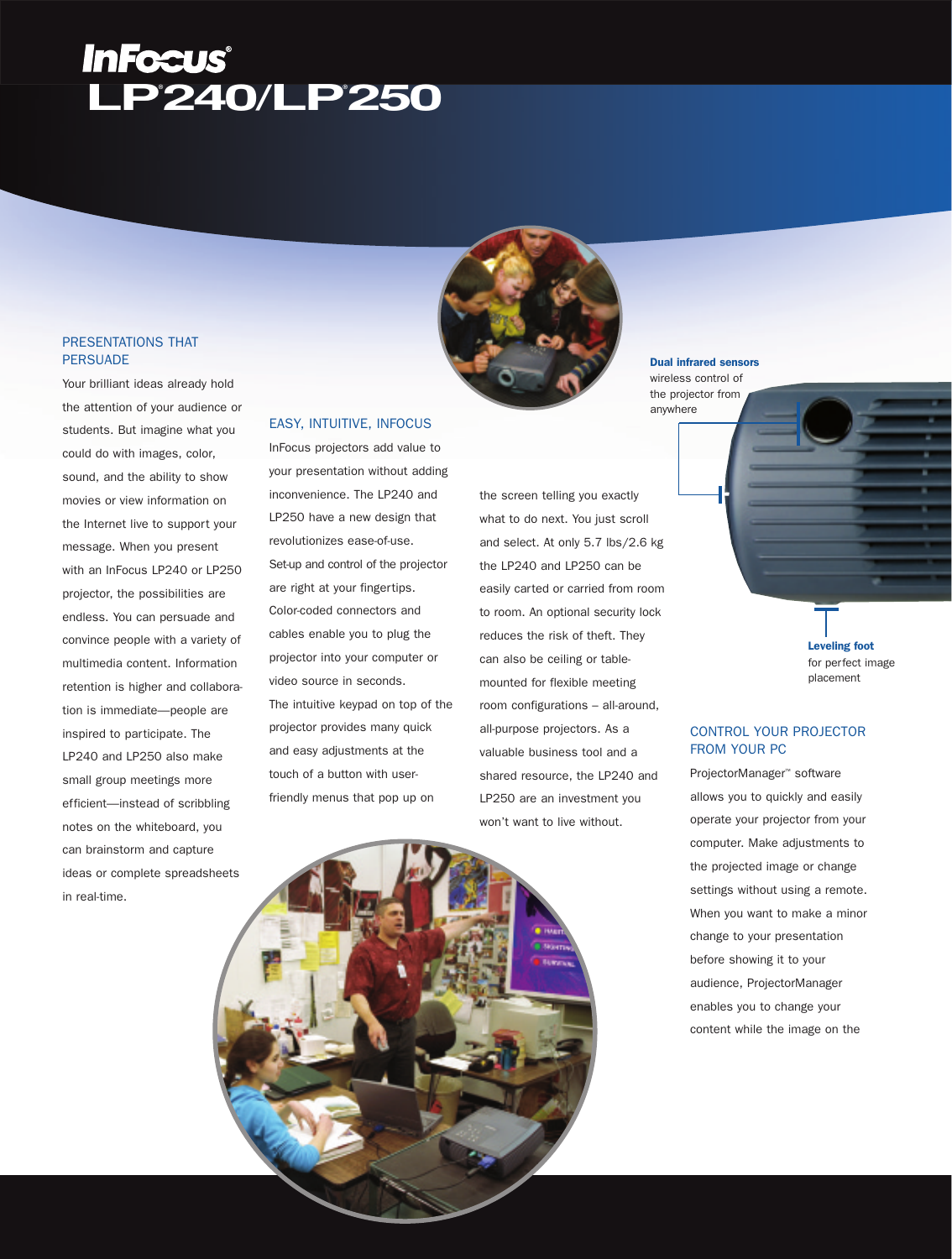#### One-touch keypad

access common functions at the touch of a button

Audio input built-in 1-Watt speaker

USB/PS2 connectivity flexible mouse control

Computer connectivity attach your PC for dynamic presentations, collaboration

> Active monitor loop-through view attached desktop monitor—even when the projector is off



Connect both composite<br>
AC Power video and S-Video display videos, photos, home movies on the big screen

**InFocus** 

Security Lock Mount should you need to leave the projector

set up overnight

o

#### OUTSTANDING PERFORMANCE, RIGHT PRICE

The LP240 and LP250 provide best-in-class performance at a price that won't blow your budget. Connect your projector to a VCR or a DVD player and show movies. Add the Internet to your presentations and refer to information on the Web live on the big screen. You can even connect easily to a digital camera for a larger-than-life slideshow. No matter what you want to project, the LP240 and LP250 make it easy. And, active monitor loop-through means you don't have to unhook the projector

> when it's not in use to view your computer monitor. A zoom lens allows you to easily adjust the size of your image to fit the big screen in your office or classroom, or a small wall at home. And, with picture-inpicture video and one-touch magnify/ zoom, you can view a movie or animated file without switching from presentation mode, or highlight key areas of the screen for added emphasis. With features like this, everyone will want the LP240 and LP250 – reserve yours now!





al Positi ertical Position

50 50